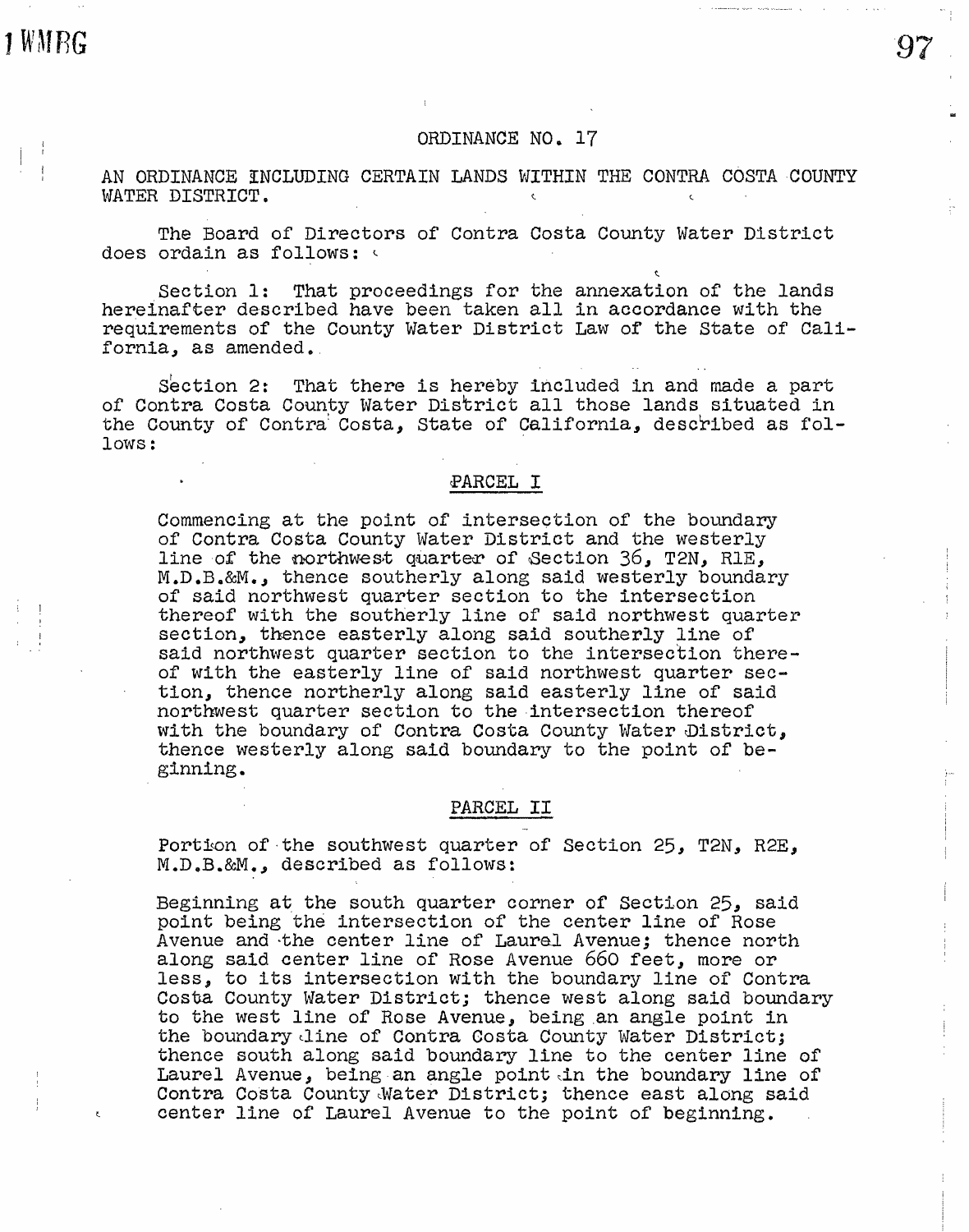PARCEL III

Portion of the Northwest quarter of Section 29, Township 2 North, Range 1 East, Mount Diablo Base and Meridian, Being an island of property in Buchanan Road completely surrounded by the Contra Costa County Water District, also being in the City of Pittsburg, Contra Costa County, California, more particularly described as follows:

Beginning at the north quarter corner of Section 29, being a point in Buchanan Road; thence South 50 feet along the North-south midsection line of Section 29 to the south line of Buchanan Road; thence Westerly along the south line of Buchanan Road as follows: South 89° 54' West 320 feet, South 76° 48' 30" West 144.81 feet. North 87° 52' West 200 feet, and North 64° 25' 10" West 57.71 feet; thence North to the North line of Section 29; thence East along the North line of Section 29 to the north quarter corner thereof, the point of beginning.

### PARCEL IV

Portion of Section 25, T2N, R2E, M.D.B.&M., described as follows:

Beginning at the intersection of the north line of Cypress Road and the west line of Rose Avenue, being an angle point in the boundary line of the Contra Costa County Water District; thence following the boundary line of the Contra Costa County Water District as follows: South along the west line of Rose Avenue 660 feet, more or less, to the North line of the South 1/2 of the North  $1/2$  of the South  $1/2$  of Section 25; thence East along said North line to the center line of Rose Avenue; thence North along the center line of Rose Avenue to its intersection with the center line of Cypress Road; thence East along the center line of Cypress Road to a point 20 feet west of the east line of the said Section 25, said point being an angle point in the boundary line of the Contra Costa County Water District; thence North to the north line of Cypress Road; thence West along the north line of Cypress Road to its intersection with the west line of Rose Avenue, the point of beginning.

Section 3: That the Secretary of this District be, and she hereby is, instructed to transmit to and file with the Secretary of State of the State of California, and to transmit to and file with the Clerk of the Board of Supervisors of the County of Contra Costa, and to transmit to and file with the Recorder of the County of Contra Costa, and to transmit to and file with the County Assessor of the County of Contra Costa,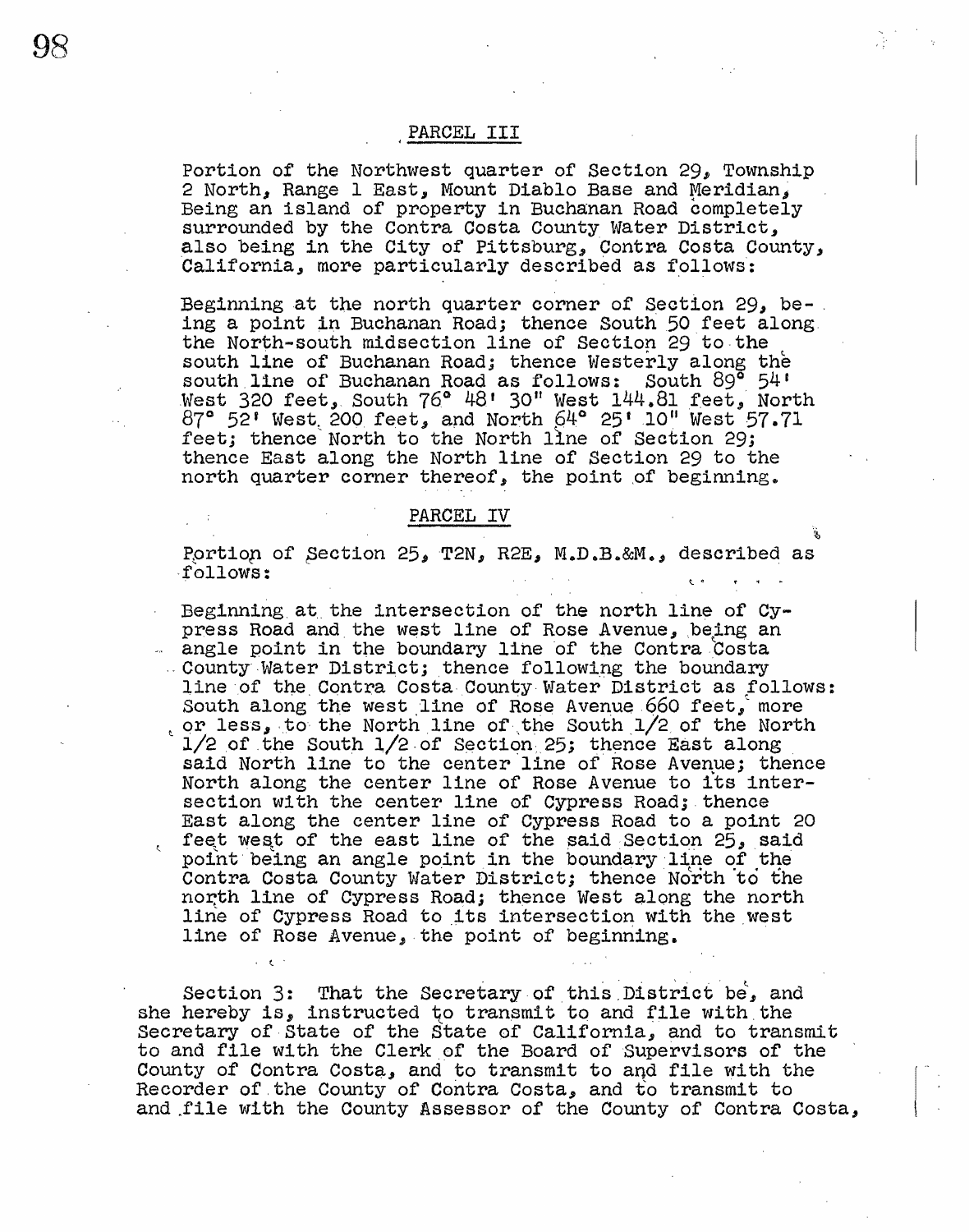1 WMRG

I ' r

and to transmit-to and file with the State Board of Equalization of the State of California, a qopy of this ordinance and such other documents as·are required by law in connection with the inclusion of said lands within this District.

Section  $4$ : That this ordinance shall take effect and be in force on and after its final passage and adoption.

• • ooOoo •• ·

First read at a regular meeting of the Board of Directors of Contra Costa County Water District held January 2, 1958 and finally passed and adopted as read at a regular meeting held January 15, 1958, by the following vote:

Ayes: Directors Bollman, Straight, Olney, Richards and Thomps.on

Noes: None

Absent: None

99.,.

Secretary

Approved: President